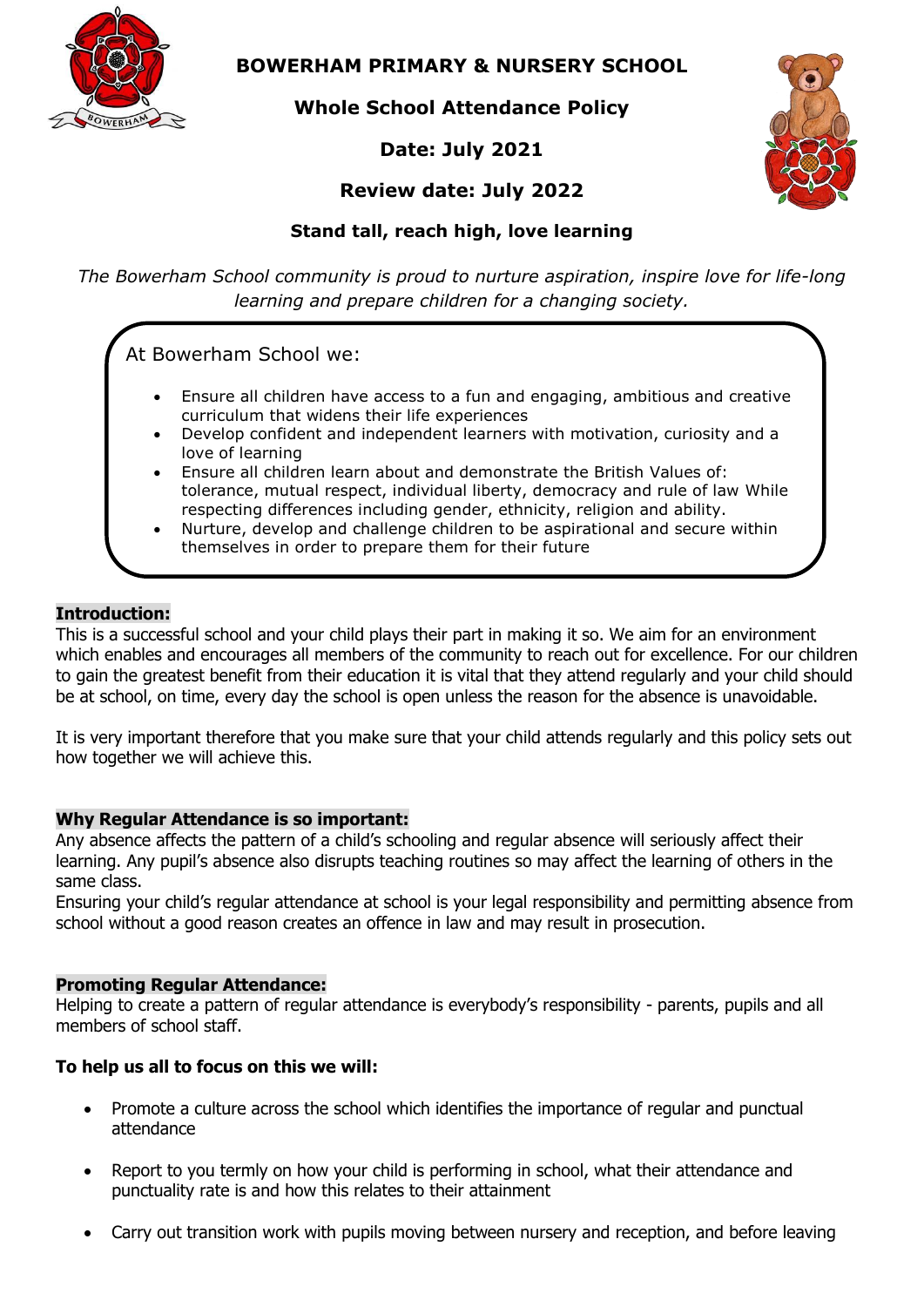for high school

- Further develop positive and consistent communication between home and school
- Make attendance and punctuality a priority for everyone associated with school, including parents pupils, staff and governors
- Set targets to improve individual pupil and whole-school attendance

#### **Understanding types of absence:**

Every half-day absence from school has to be classified by the school as either AUTHORISED or UNAUTHORISED. This is why information about the cause of any absence is always required.

Authorised absences are mornings or afternoons away from school for a good reason like illness, medical/dental appointments which unavoidably fall in school time, emergencies or other unavoidable cause.

Unauthorised absences are those which the school does not consider reasonable and for which no 'leave' has been given. This type of absence can lead to the local authority using sanctions and/or legal proceedings. This includes:

- Parents/carers keeping children off school unnecessarily
- truancy before or during the school day
- absences which have never been properly explained
- children who arrive at school after the register has closed
- shopping, looking after other children or birthdays
- day trips and holidays in term time which have not been agreed
- days that exceed the amount of leave agreed by the Headteacher

Parents should be aware that the decision whether to authorise an absence or not rests with the school. Hence, if there is any ambiguity relating to an absence, school may request further evidence from parents before an absence is authorised. This may be in the form of a prescription, appointment card or similar.

Whilst any child may be off school because they are ill, sometimes they can be reluctant to attend school. Any problems with regular attendance are best sorted out between the school, the parents and the child. If your child is reluctant to attend school it is better to speak to school to resolve the issue, rather than trying to cover up their absence, or give in to pressure to let them stay at home. This gives the impression that attendance does not matter and usually make things worse.

#### **Persistent Absenteeism (PA):**

From September 2015 a pupil becomes a 'persistent absentee' when they miss 10% or more of their schooling across the school year **for whatever reason**. Absence at this level is doing considerable damage to any child's educational prospects and we need parents' fullest support and co-operation to tackle this.

We monitor all absence thoroughly, therefore any pupil whose attendance indicates they are likely to reach the PA threshold will be prioritised and parents will be informed of this promptly.

PA pupils are tracked and monitored carefully through our pastoral system and we also combine this with academic mentoring where absence affects attainment.

All our PA pupils and their parents are subject to an action plan and the plan may include: allocation of additional support through a mentor, use of circle time, individual incentive programmes, parenting contracts and participation in group activities around raising attendance. Due to the serious nature of persistent absence, school will always consider requesting support from the local authority attendance team in order to address the matter. School will also consider requesting that the local authority issue penalty notices, or use other sanctions, as a means of improving attendance.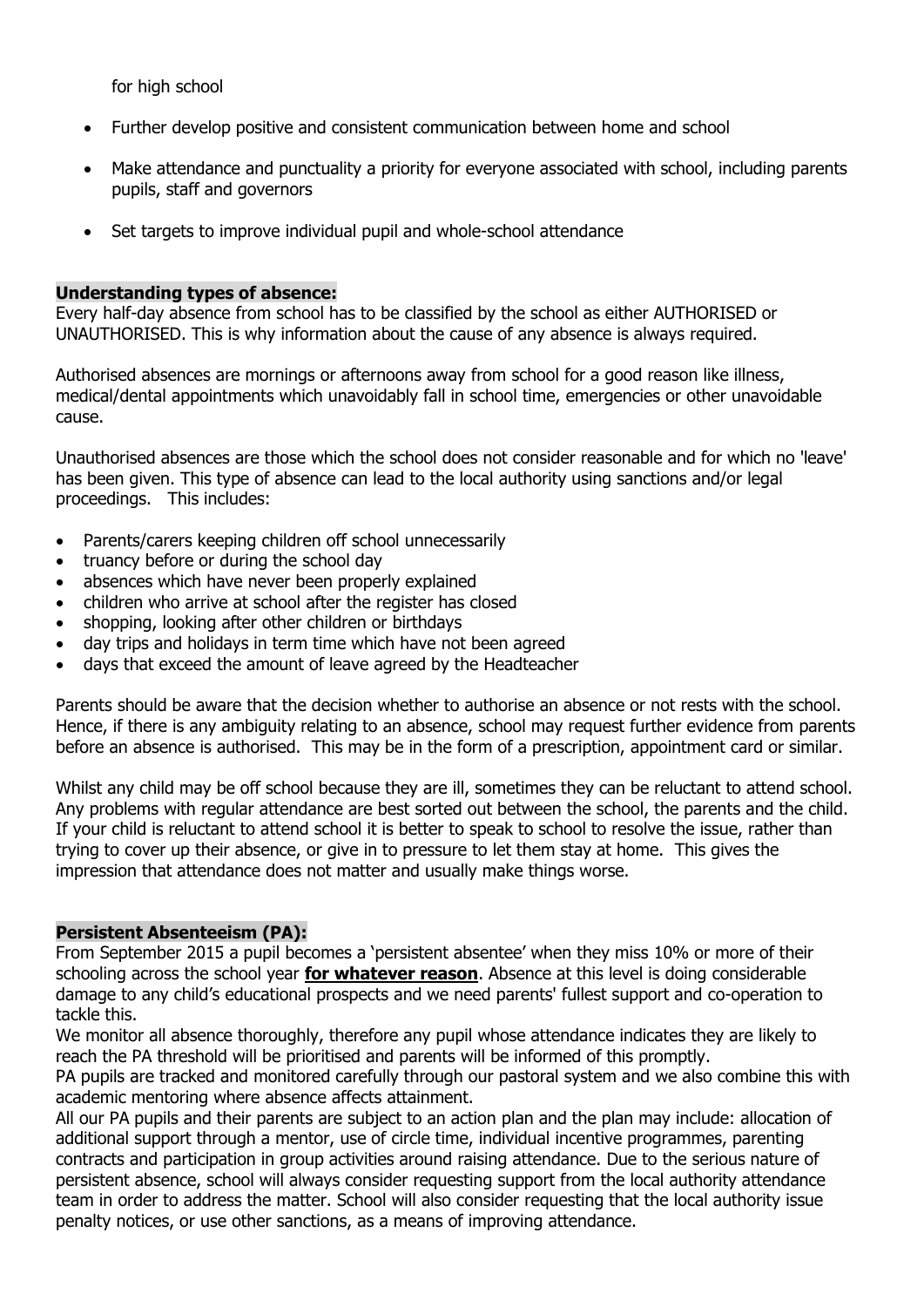## **Absence Procedures: If your child is absent you must:**

 Contact us as soon as possible on the first day of absence, either by phone or message via Parentapp **If your child is absent we will:**

- Message via Parentapp or telephone you on the first day of absence if we have not heard from you
- Invite you in to discuss the situation with our attendance lead and/or head teacher if absences persist
- Consider using parenting contracts or panel meetings in order to identify barriers to regular attendance and agree targets for improvement,
- Refer the matter to the local authority school attendance team, where appropriate
- Consider requesting that the local authority issue penalty notices in accordance with LCC's Code of Conduct, or use other legal sanctions, as appropriate, in order to improve attendance

### **Telephone numbers:**

There are times when we need to contact parents about lots of things, including absence, so we need to have your contact numbers at all times. So help us to help you and your child by making sure we always have an up to date number – if we don't then something important may be missed.

### **In-School Strategies to Improve Attendance/Punctuality :**

Parents are expected to contact school at an early stage and to work with us in resolving any problems together. This is nearly always successful. School may consider using the following strategies to help support parents in improving their child's attendance and/or punctuality.

- Meetings in school between parents, pupils, pastoral staff and the head teacher
- Home visits
- Use of parenting contracts
- Use of the common assessment framework (CAF) and/ or referral to outside agencies (including the local authority school attendance team)
- Use of attendance panels
- Use of penalty notices
- Referrals for legal action

## **The Local Authority School Attendance Service:**

If difficulties cannot be sorted out using in-school strategies, the school may refer the child to the Pupil Attendance Support Team (PAST). PAST will also support school in trying to resolve the situation by agreement and will work to support school and parents in achieving improved levels of attendance.

#### **Use of Legal Measures:**

Bowerham Primary & Nursery school defines irregular attendance in line with the thresholds set out for the use of penalty notices within the Local Authorities Code of Conduct.

If other ways of trying to improve the attendance of an individual pupil fail, and we consider attendance to be irregular, where absences are unauthorized the case may be referred to the School Attendance Legal Team (SALT), who can use sanctions such as penalty notices or prosecutions in the magistrates' court.

Full details of the options open to enforce attendance at school are available from the school or the local authority.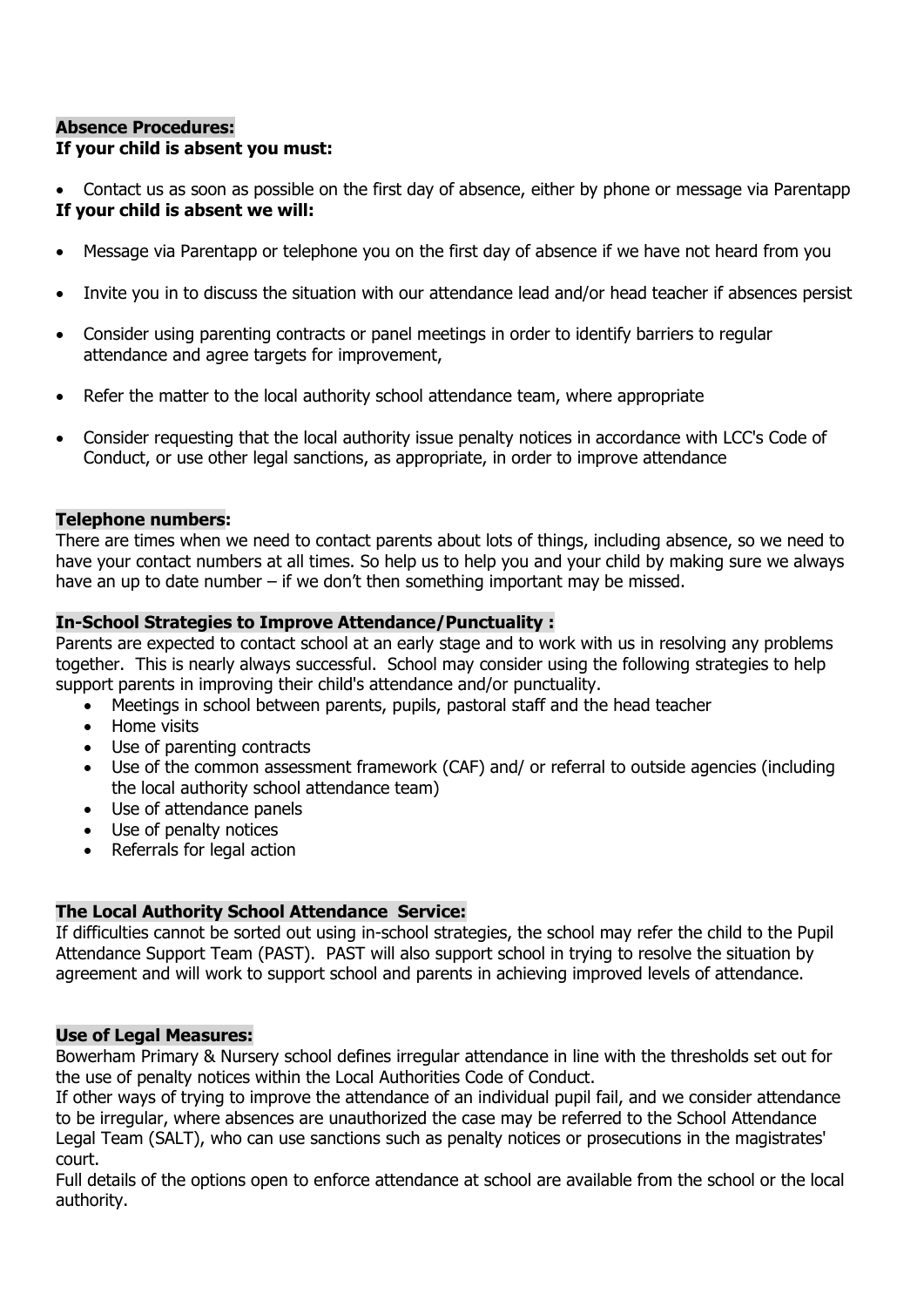#### **Lateness:**

Poor punctuality is not acceptable. If your child misses the start of the day they can miss work and do not spend time with their class teacher getting vital information and news for the day. Late arriving pupils also disrupt lessons, which can be embarrassing for the child and can in turn, encourage absence. Being 10 minutes late every day throughout the academic year is the same as missing two weeks of school.

| Year      | <b>Start Time</b> | Gate   | <b>End Time</b>    |
|-----------|-------------------|--------|--------------------|
|           |                   | Closes |                    |
| Reception | 9.00am            | 8.55am | 3.20 <sub>pm</sub> |
| Year 1    | 8.50am            | 8.45am | 3.05 <sub>pm</sub> |
| Year 2    | 8.45am            | 8.45am | 3.10 <sub>pm</sub> |
| Year 3    | 8.45am            | 8.45am | 3.05 <sub>pm</sub> |
| Year 4    | 8.40am            | 8.45am | 3.00 <sub>pm</sub> |
| Year 5    | 8.45am            | 8.45am | 3.05 <sub>pm</sub> |
| Year 6    | 8.40am            | 8.45am | 3.00 <sub>pm</sub> |
|           |                   |        |                    |

#### **How we manage lateness:**

We expect your child to be in class ready to learn at that time.

Registers are marked at the session start time and your child will receive a late mark if they are not in class when their name is called.

The registers will be closed 15 minutes after they open. In accordance with regulation, if your child arrives after that time they will receive a mark that shows them to be on site, but this will **not** count as a present mark and it will mean they have an unauthorised absence. This may mean that you could face the possibility of a penalty notice if the problem persists.

If your child has a persistent late record you will be asked to meet with the head teacher and/or a member of the pastoral support team to resolve the problem, but you can approach us at any time if you are having problems getting your child to school on time.

#### **How we manage children who are not picked up at the end of the school day and after school clubs:**

School finish times are shown above. We expect children to be picked up on time. We have a 5-minute grace period for occasional, unavoidable lateness.

Children who are not picked up will be taken to the office and this lateness will be recorded on SIMS. It is important that parents ring to inform school if they will be late in order that we may reassure the child/ren why they have not been picked up and to inform the staff who are taking care of your child/ren.

For parents/carers who persistently disregard the finishing times of school or clubs will receive a letter from the headteacher informing them of the impact that being late has on their child and school, it will also inform parents that continued lateness will incur a daily late charge of £10 for each child and on each occasion; in line with our Nursery afterschool club care.

If parents fail to pick up their child we will have no option but to inform the Police and Children's Social Care.

## **Casual Club**

Alternatively, you can book your child into our casual club for a nominal charge. This service runs daily and provides childcare up to 5pm. There are a maximum of 10 places and these are allocated on a first come, first served basis. Places can be booked at short notice and are done via the school office.

#### **Leave in Term Time:**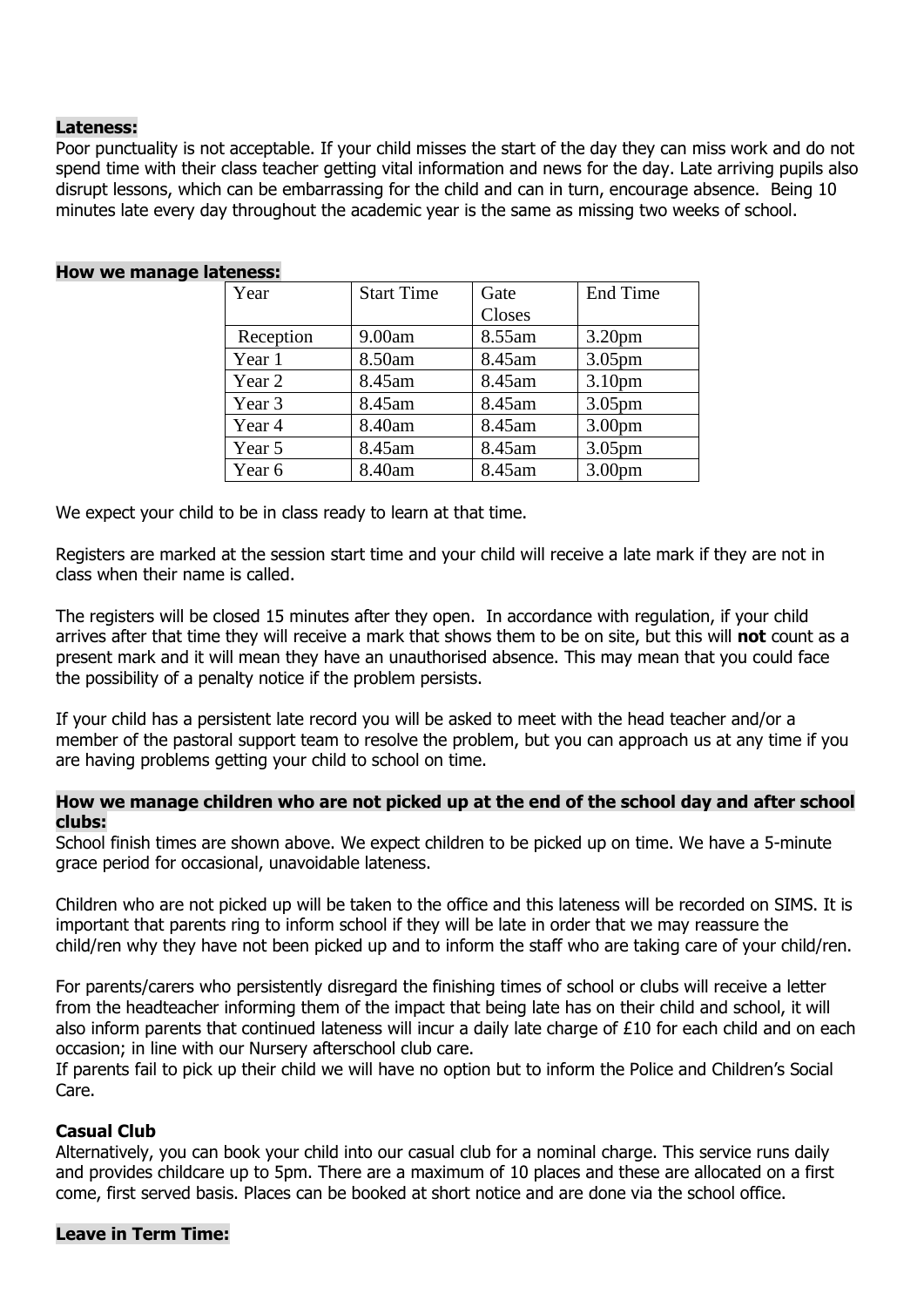Taking a child out of school in term time will affect their schooling as much as any other absence and we expect parents to help us by not taking children away in school time.

Remember that any savings you think you may make by taking a holiday in school time are offset by the cost to your child's education.

There is **no** automatic entitlement in law to take leave during school time.

All applications for leave must be made, in advance, by the parent of residence using the 'Request for leave of absence' form, available from the school office.

It is important that parents understand that leave in term time will **not** be agreed by us at any time unless circumstances surrounding the request can be evidenced, by parents, to be exceptional. Therefore, parents are advised to provide school with any relevant information regarding their request at the point of application if they believe the circumstances are exceptional. Information provided after a decision has been made may not be considered.

In considering the request we will also look at various factors such as:

• The timing of the request:

When a pupil is just starting the school, absences should be avoided as this is a very important transition period as your child needs to settle into their new environment as quickly as possible.

Pupils should not be absent where possible both immediately before and during assessment periods.

- When a pupil's attendance record already includes any level of unauthorised absence.
- Where a pupil's attendance rate is already a cause for concern, or could become concerning, as a result of taking leave.
- Other periods of leave which the pupil may have had, either during the current or previous academic years.

Any period of leave taken without the agreement of the school, or in excess of that agreed, will be classed as unauthorised and may attract sanctions such as a penalty notice. The school will apply for a penalty notice if the period of unauthorised absence is of **5 days** or more in any one term.

In certain circumstances, where leave has been agreed, parents risk losing their child's place on the school roll if the pupil does not return to school on the agreed return date and readmission cannot be guaranteed.

The specific criteria which outline when a pupil can be removed from roll in these circumstances are laid out in Regulation 8 (1) (f) (i-iii) of The Education (Pupil Registration) (England) Regulations 2006, as amended.

## **Religious Absence:**

The school will authorise one day of absence per religious festival, e.g. Eid, (i.e. the day set aside by the religious body of which the parent is a member) and this will be marked as 'R' in the register. Parents must request any additional leave in advance and this can only be authorised if it is felt that exceptional circumstances apply (this would be marked in the register as 'C').

#### **Alternative provision and use of directions:**

There are a range of reasons why pupils might be required to access educational provision at a venue other than their main school. The main reasons are listed below:

Pupils who have been excluded, either for a fixed period of more than 5 days or permanently,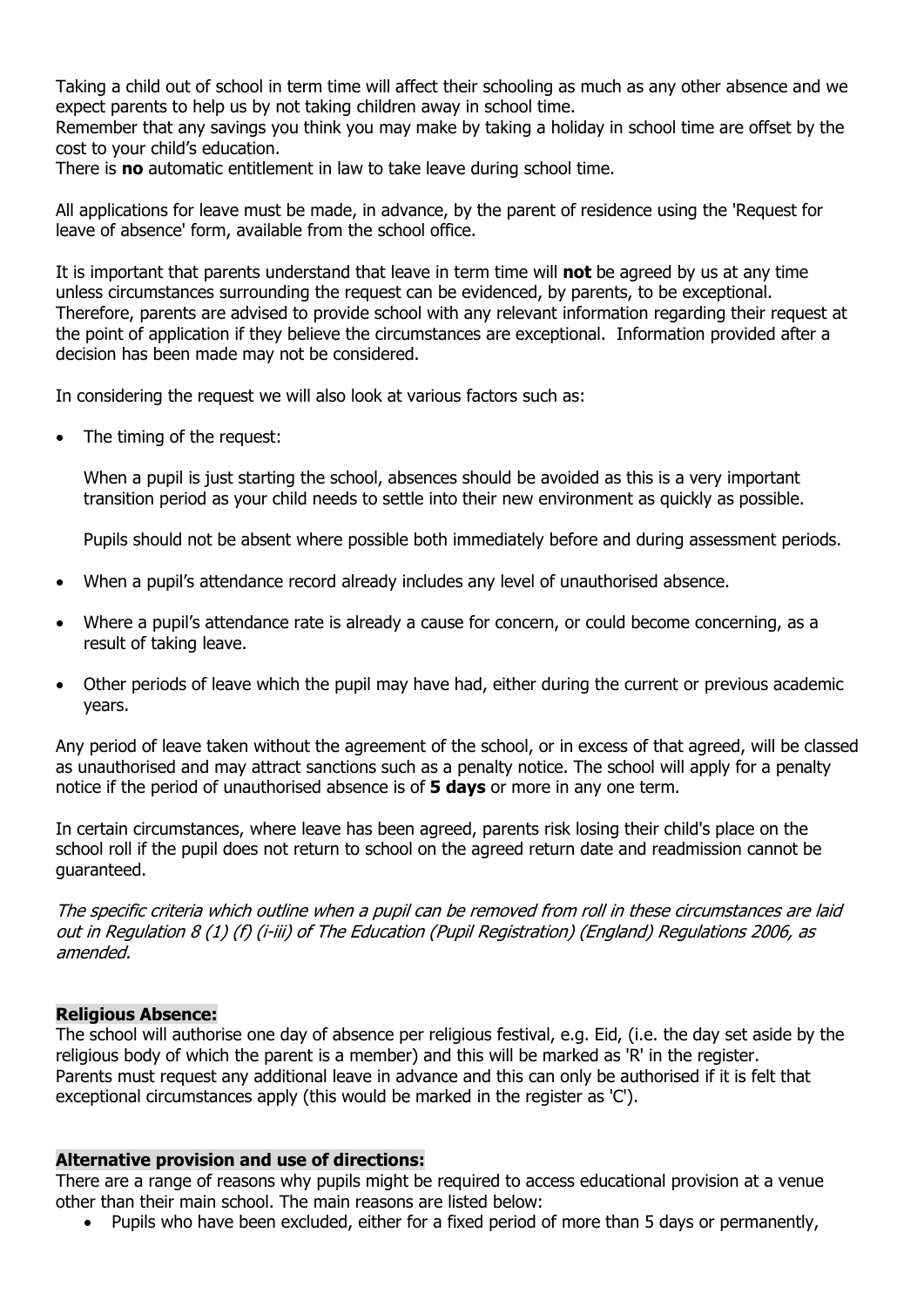- When a pupil is unable to access provision at their main school for medical reasons
- When a pupil is required to attend another venue for the purpose of improving behaviour; either on a temporary basis or with a view to making a permanent move to the alternative provision (managed move)

When a pupil is required to attend alternative provision for the purposes of improving behaviour, the governors of the main school must issue a written 'direction' informing all parents of the alternative provision which their child is required to attend. Where a pupil is required to attend alternative provision for all other reasons, the issuing of a written direction is considered best practice.

## **Pupils who are unable to attend school for medical reasons:**

The introduction of new statutory quidance on  $1<sup>st</sup>$  September 2014 places much more emphasis on the role of governing bodies in ensuring that pupils with medical conditions are able to fully access education in the same way as other pupils. A key element of this responsibility is reducing the amount of time missed by these pupils; whether their condition is short or long term. The school will work with parents and other relevant professionals to minimise absence for reasons of ill health. This may be as a result of specific practices or resources used within school or by sourcing more appropriate provision at another establishment. When education is to be provided at an alternative location, this should always be done via the use of a direction (please see the relevant section of this policy).

# **Roles and responsibilities for attendance matters in this school:**

## **Parents:**

- Ensure children attend regularly and punctually
- Contact school on  $1<sup>st</sup>$  day of absence
- Ensure that school have up to date contact details and at least two emergency contacts who can be contacted in the event that parents are unavailable
- Avoid any leave in term time, but apply in advance using form if the reason for leave is unavoidable/exceptional
- Attendance at meetings in school
- Participation in parenting contracts and common assessment framework, and cooperate in support and interventions offered by school or other agencies

# **Pupils:**

- Acknowledge behaviour needed out of school, e.g. early bedtime
- Attend school/registration punctually
- Speak to parents/teacher if issues arise that may have an effect on school attendance
- Cooperate and participate in interventions and support offered by school or other agencies

# **Headteacher** / (**School Attendance Lead):**

- Take the lead in ensuring attendance has a high profile within the school
- Ensure there are designated staff with day-to-day responsibility for attendance matters
- Ensure adequate, protected time is allocated to discharge these responsibilities
- Take overall responsibility for ensuring the school confirms to all statutory requirements in respect of attendance
- Consider each request for leave against the school's criteria, decide whether some or all of the leave will be authorised and notify parents of this decision
- Where there is ambiguity regarding an absence, make the decision whether or not to authorise an absence or to request further evidence to support the decision making process

# **Designated Staff:**

- First day response: Contact parents if a reason for absence has not been provided and log this information accordingly. Contact emergency contacts if parents cannot be reached.
- Input and update the attendance registers